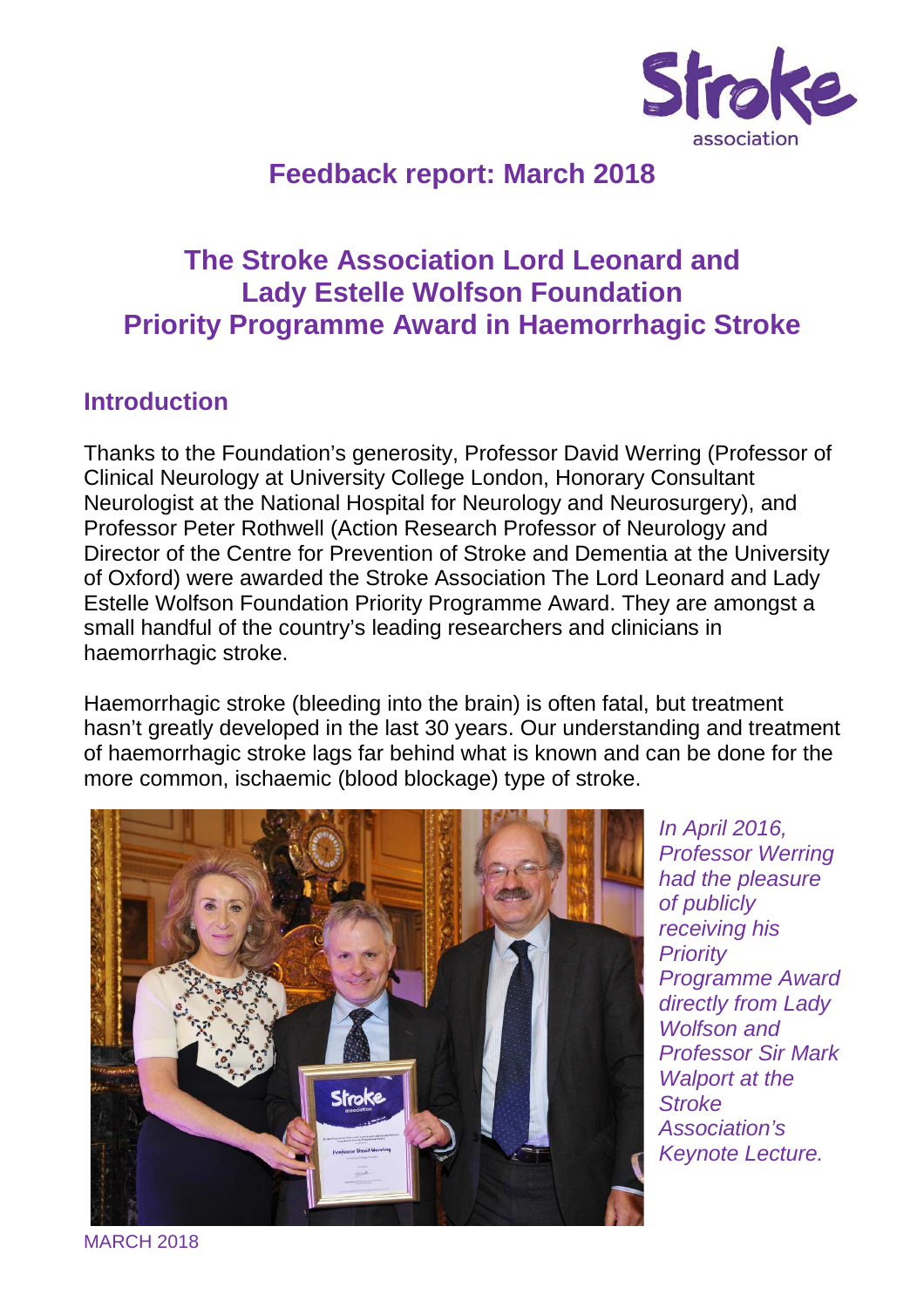

## **The Stroke Association Priority Programme Awards**

In 2014, Professor Werring came together with haemorrhagic stroke survivors and other leading experts in haemorrhagic stroke to help set the priorities for haemorrhagic stroke research in the UK



The Stroke Association chose haemorrhagic stroke as one of three underfunded areas of stroke research, to benefit from its ambitious Priority Programme Awards scheme launched in 2015. This awards scheme aims to fast-track improvements in stroke treatment and care, and is awarded to the leading researchers in their field. We are incredibly grateful to the Lord Leonard and Lady Estelle Wolfson Foundation, for making the very first gift to establish this pioneering programme.

Since the launch of the Priority Programme Awards, funding has also been given in two other underfunded areas: The Psychological and Emotional Impact of Stroke; and Stroke and Vascular Dementia. And at this year's Stroke Association Keynote Lecture on 2 May 2018, a further two Priority Programme Awards will be presented in the area of Haemorrhagic stroke. This time to Professor Rustam Al- Shahi Salman, and Professor Colin Smith, both from the University of Edinburgh.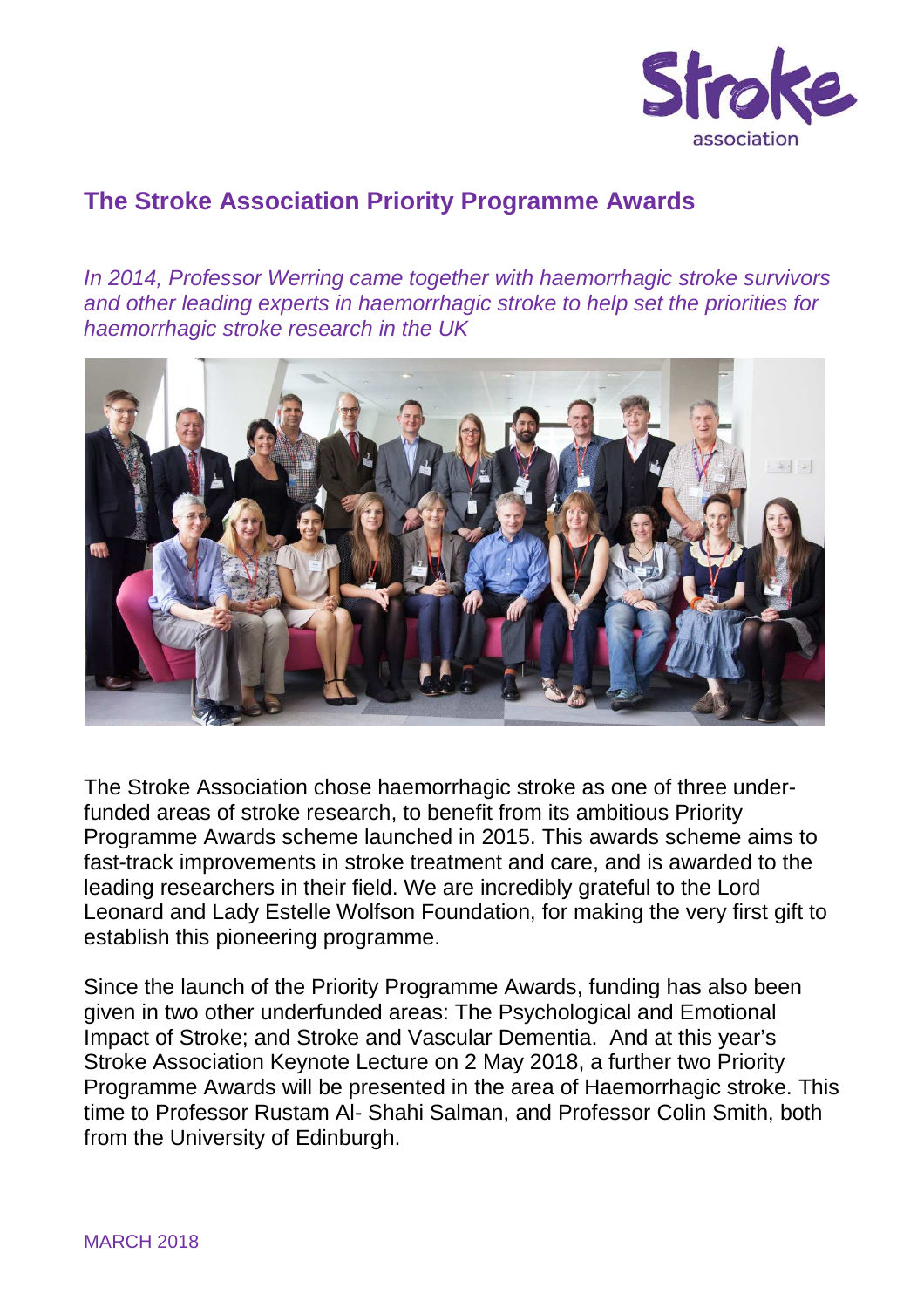

## **Protecting the brain after a haemorrhage by improving blood pressure control using home monitoring (PROHIBIT-ICH)**

### **Why is this research needed?**

In the UK, about 150,000 people have a stroke per year; up to about 23,000 are due to bleeding in the brain – intracerebral haemorrhage (ICH). ICH is fatal in nearly 50% of cases, and survivors often have physical or cognitive (memory) problems and a risk of further ICH and worsening cognition.

Our study is about people who have survived a stroke due to bleeding in the brain - intracerebral haemorrhage (ICH), also often simply called "brain haemorrhage". Most cases of brain haemorrhage are related to disease of small blood vessels in the brain (termed small vessel disease, or SVD), which are damaged by high blood pressure (BP). Lowering blood pressure is the most promising way to prevent ICH and SVD, but many stroke survivors (65% in one recent study) still do not achieve good BP control. We do not know how BP lowering protects the brain, how much to lower it, for how long, and how best to properly control it over the long-term. Our trial will be the first to tackle these important research questions.

### **What will the study do?**

The study will investigate BP monitoring using home telemetry (sending BP information to a study centre) to allow treatment adjustments, improving BP control. This should allow survivors of ICH to understand and manage their BP. This should improve outcomes for ICH survivors. We will also measure the effect of BP lowering on advanced brain scans using magnetic resonance imaging (MRI), which is able to detect changes in the brain due to damage to the small vessels.

### **Anticipated achievements**

When the study is completed we will have new information on two important aspects of BP control after ICH. First, we will establish, for the first time, the feasibility, safety and effectiveness of telemetric home monitoring. And second, we will have new information on how very careful and sustained BP control might protect the brain from small vessel disease and recurrent brain haemorrhage.